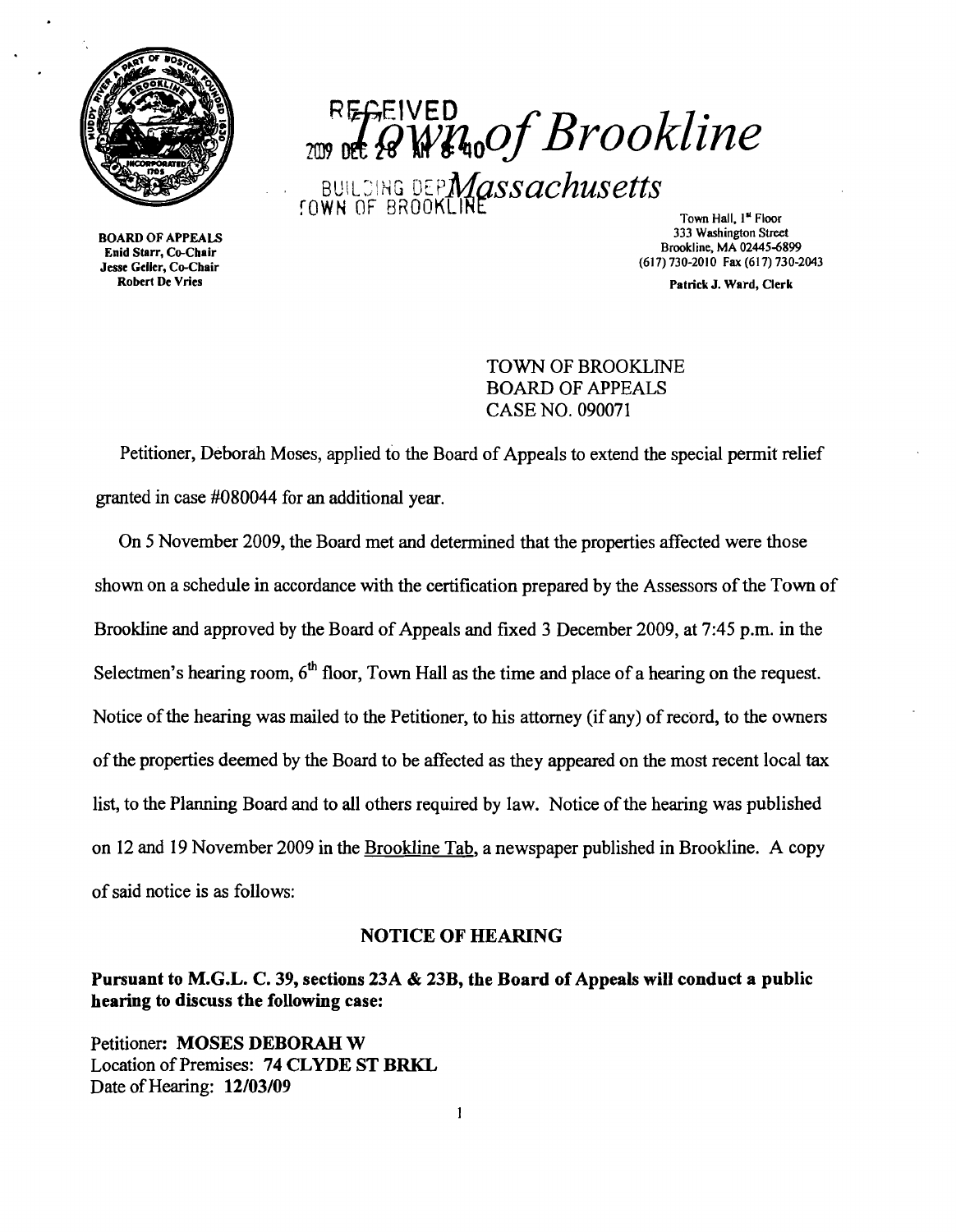Time of Hearing: 7:45p.m. Place of Hearing: Selectmen's Hearing Room, 6<sup>th</sup> floor

A public hearing will be held for a variance and/or special permit from:

## Modification of Board of Appeals Case #BOA080044 to extend for one year the time required to start the project at 74 CLYDE ST BRKL.

Said Premise located in a 8-40 (single family) district.

*Hearings, once opened, may be continued by the Chair to a date and time certain. No further notice will be mailed to abutters or advertised in the TAB. Questions regarding whether a hearing has been continued, or the date and time of any hearing may be directed to the Zoning Administrator at* 617-734-2134 *or check meeting calendar at:http://calendars.town.brookline.ma.usIMasterTownCalandarl?FormID=158.* 

The Town of Brookline does not discriminate on the basis of disability in admission to, access to, *or operations ofits programs, services or activities. Individuals who need auxiliary aids for*  effective communication in programs and services of the Town of Brookline are invited to make *their needs known to the* ADA *Coordinator, Stephen Bressler, Town ofBrookline,* 11 *Pierce Street, Brookline, MA 02445. Telephone:* (617) *730-2330,. TDD* (617) *730-2327.* 

## Enid Starr Jesse Geller Robert De Vries

At the time and place specified in the notice, this Board held a public hearing. Present at the hearing was Chairman, Mark Zuroff and Board Members, Jonathan Book and Christopher Hussey. Richard Shepard of S/Q Design Associates Inc., 300 Horseneck Road, South Dartmouth, MA 02467, the architect for the petitioner, presented the case before the Board.

On 5 December 2008, the Board of Appeals filed a decision in case #080044 with the Town Clerk. The decision was not appealed and was subsequently recorded at the Norfolk County Registry of Deeds on 4 December 2009 (Book 27277, Page 565). The relief granted was for design review, floor area, side yard setbacks and alteration for an addition and two accessory structures.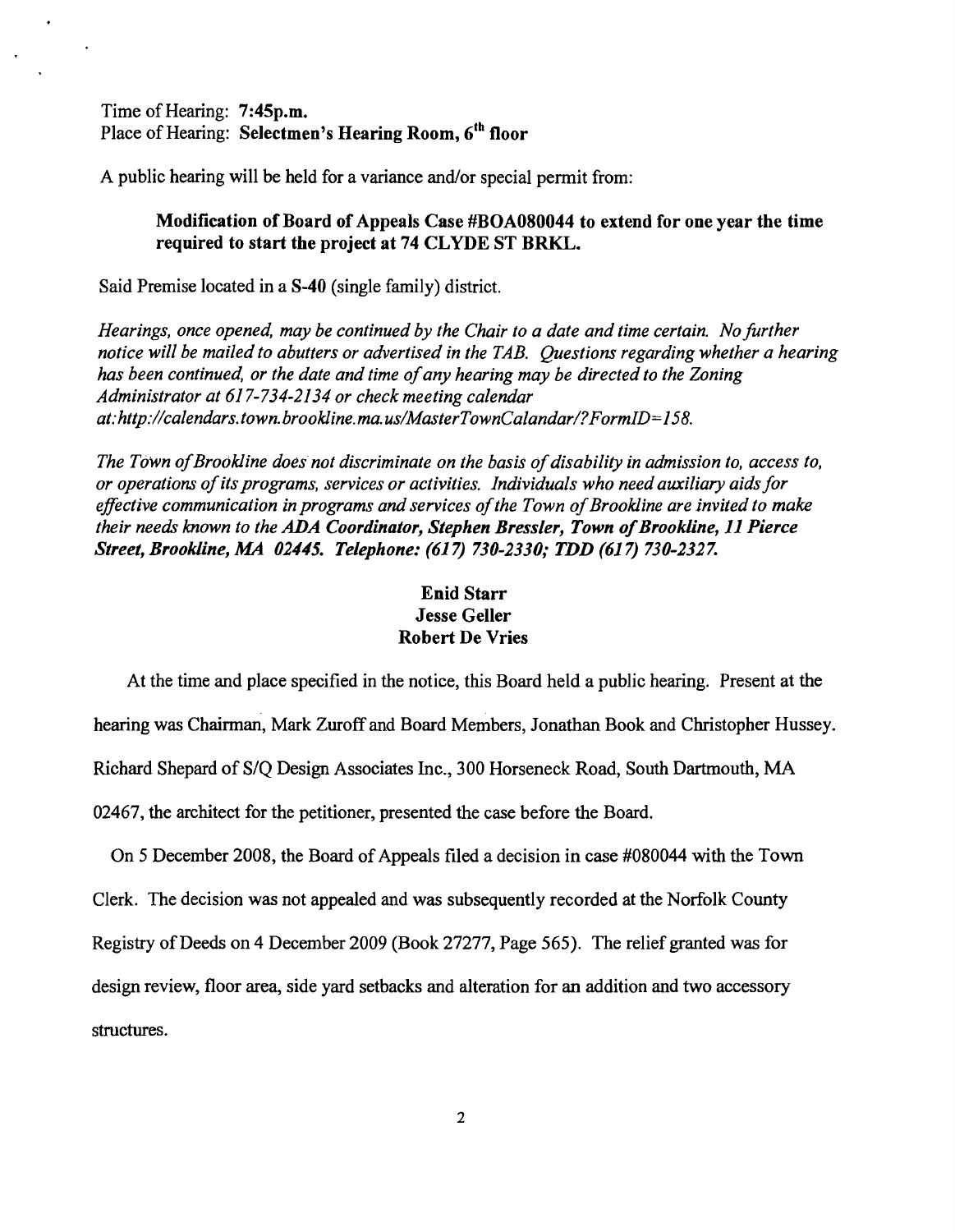Mr. Shepard said his client received relief in 2008 to demolish part of the rear of the main house and construct an addition, as well as two new accessory buildings in the yard. The proposed addition to the main house will be two stories, and extend the kitchen on the first floor and bedrooms on the second floor. In order to construct the addition, one rear dormer and portico will be removed from the back of the house as well as a side entryway and a number of windows. The addition to the main house will extend beyond the house by 6', and will be 216 square feet on each floor for a total of 432 new square feet on the main house. The materials used for the proposed addition will be consistent with the existing materials on the dwelling.

Mr. Shepard said that he and the petitioner, Deborah Moses have been working on the landscape modifications required by the 2008 decision. He also said that due to the current economic climate it has been difficult to obtain the services of a qualified contractor. He said that he expected work would begin within six months but to be sure, he was requesting up to a one year extension as provided in the By-Law.

Both Board Members, Book and Hussey, asked about access to the site and Mr. Shepard responded that during construction, some access may be off Lee Street but when the project is finished, access to the site can only be gained from Clyde Street as it is done currently.

The Chairman asked whether anyone in attendance wished to speak in favor or opposed to the request and no one rose to speak.

Polly Selkoe, Assistant Director for Regulatory Planning, delivered the findings of the Planning Staff.

## Section 9.07 - Time Limits for Special Permits and Variances

A one year time extension for special permits may be allowed by the Board of Appeals.

3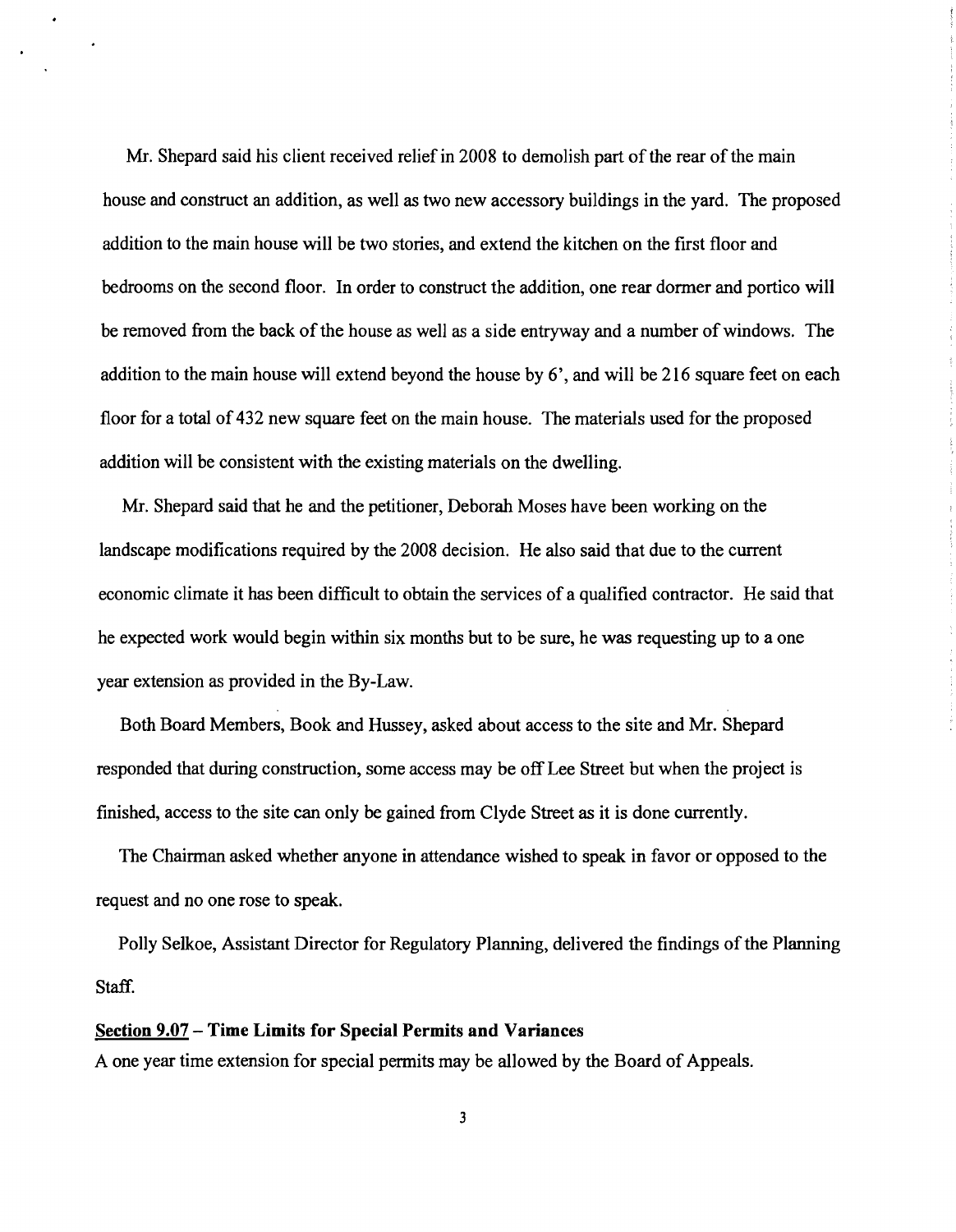Ms. Selkoe said that the Planning Board was supportive of this application to construct a pool house and garage in the rear yard. She said that the applicant worked extensively with staff and their neighbors to minimize impacts on abutting properties during the permitting process. As . there have been no alterations to the previously approved plans, the Planning Board was supportive of granting the time extension. Therefore, the Planning Board recommended approval ofthe requested one year time extension per the plans by Richard Shepard, dated 11/3/08, subject to the original conditions approved by the Board of Appeals.

- 1. Prior to the issuance of a building permit, final elevations of the addition and new accessory buildings shall be submitted to the Assistant Director for Regulatory Planning for review and approval.
- 2. Prior to the issuance of a building permit a landscaping plan including plant buffers along the side and rear lot lines shall be submitted to the Assistant Director for Regulatory Planning for review and approval.
- 3. Prior to the issuance of a building permit, the applicant shall submit to the Building Commissioner for review and approval for conformance to the Board of Appeals decision: I) a final site plan stamped and signed by a registered engineer or land surveyor; 2) final building elevations stamped and signed by a registered architect; 3) a construction management plan; and 4) evidence that the Board of Appeals decision has been recorded at the Registry of Deeds.

Michael Shepard, Building Commissioner, inquired of the petitioner whether the 2008 decision had been recorded at the Registry of Deeds. The petitioner stated that she didn't think it had been recorded and Mr. Shepard reminded her that the relief granted in the 2008 decision is not effective until the decision is recorded. Mr. Shepard questioned whether the Board could grant an extension if the original decision was not recorded within the statutory one year period to start work. He opined that if the petitioner recorded the original decision on Friday 4 December 2009, it would be within the one year anniversary of the filing of the original decision. Mr. Shepard said he was supportive of the requested extension and said many citizens were having difficulty starting projects in the current economic climate.